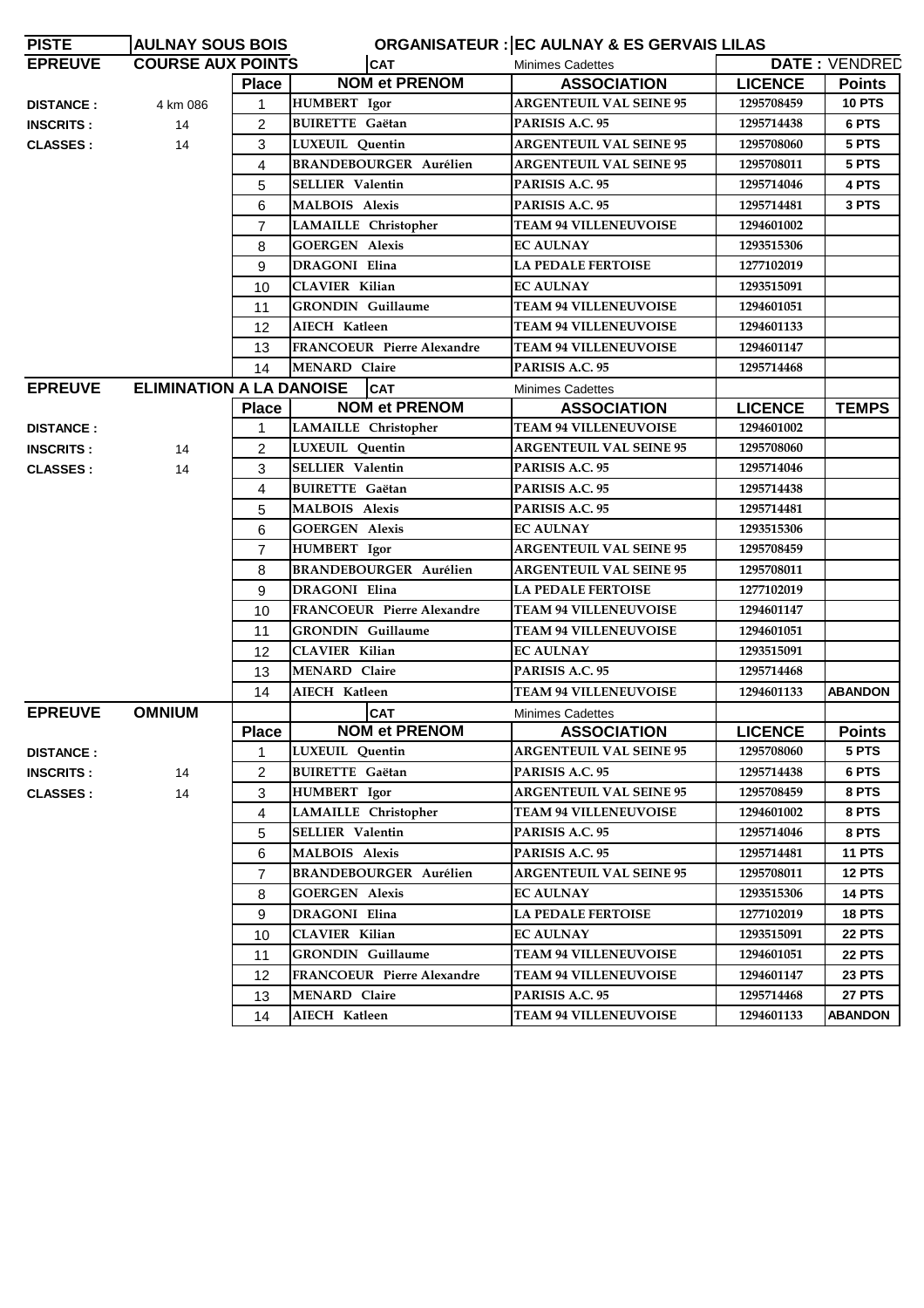| <b>EPREUVE</b>   | <b>COURSE AUX POINTS</b>        |                | <b>CAT</b>                 | <b>Cadets Dames</b>                |                |               |
|------------------|---------------------------------|----------------|----------------------------|------------------------------------|----------------|---------------|
|                  |                                 | <b>Place</b>   | <b>NOM et PRENOM</b>       | <b>ASSOCIATION</b>                 | <b>LICENCE</b> | <b>Points</b> |
| <b>DISTANCE:</b> | 5 km 448                        | 1              | DO REGO PEREIRA Miguel     | <b>TEAM 94 VILLENEUVOISE</b>       | 1294601071     | <b>16 PTS</b> |
| <b>INSCRITS:</b> | 19                              | $\overline{2}$ | DUMAS Jean Baptiste        | <b>ES GERVAIS LILAS</b>            | 1293516035     | 9 PTS         |
| <b>CLASSES:</b>  | 17                              | 3              | <b>VIENNE Maxime</b>       | <b>ARGENTEUIL VAL SEINE 95</b>     | 1295708349     | 8 PTS         |
|                  |                                 | 4              | <b>COOLSAET Quentin</b>    | PARISIS A.C. 95                    | 1295714387     | 3 PTS         |
|                  |                                 | 5              | <b>GAUTIER Trystan</b>     | <b>TEAM 94 VILLENEUVOISE</b>       | 1294601137     | 2 PTS         |
|                  |                                 | 6              | LANDERNEAU Melvin          | <b>TEAM 94 VILLENEUVOISE</b>       | 1294601066     | 2 PTS         |
|                  |                                 | $\overline{7}$ | AIECH Dylan                | <b>US CRETEIL</b>                  | 1294604299     | 1 PT          |
|                  |                                 | 8              | PARMEGGIANI Enzo           | PARISIS A.C. 95                    | 1295714017     | <b>1 PT</b>   |
|                  |                                 | 9              | DUPONQ Mathieu             | <b>USSA PAVILLY BARENTIN</b>       | 1776023265     | 1 PT          |
|                  |                                 | 10             | <b>KUNTZ</b> Victor        | PARIS CYCLISTE OLYMPIQUE           | 1275016157     | 1 PT          |
|                  |                                 | 11             | FREBY Thibault             | <b>CSM CLAMART</b>                 | 1292411292     |               |
|                  |                                 | 12             | MORARD Mathieu             | PARISIS A.C. 95                    | 1295714056     |               |
|                  |                                 | 13             | LUXEUIL Jérôme             | <b>ARGENTEUIL VAL SEINE 95</b>     | 1295708392     |               |
|                  |                                 | 14             | <b>BAILLARD</b> Laurie     | PARISIS A.C. 95                    | 1295714052     |               |
|                  |                                 | 15             | PADIEU Alexandre           | PARISIS A.C. 95                    | 1295714385     |               |
|                  |                                 | 16             | <b>LEBRAS</b> Justine      | <b>ARGENTEUIL VAL SEINE 95</b>     | 1295708416     |               |
|                  |                                 | 17             | RENAULT Carine             | <b>TEAM 94 VILLENEUVOISE</b>       | 1294601101     |               |
| <b>EPREUVE</b>   | <b>ELIMINATION A LA DANOISE</b> |                | <b>CAT</b>                 |                                    |                |               |
|                  |                                 | <b>Place</b>   | <b>NOM et PRENOM</b>       | Cadets Dames<br><b>ASSOCIATION</b> | <b>LICENCE</b> | <b>TEMPS</b>  |
|                  |                                 | 1              | LANDERNEAU Melvin          | <b>TEAM 94 VILLENEUVOISE</b>       | 1294601066     |               |
| <b>DISTANCE:</b> |                                 |                | PARMEGGIANI Enzo           | PARISIS A.C. 95                    | 1295714017     |               |
| <b>INSCRITS:</b> | 19                              | $\overline{2}$ |                            |                                    |                |               |
| <b>CLASSES:</b>  | 17                              | 3              | DUMAS Jean Baptiste        | <b>ES GERVAIS LILAS</b>            | 1293516035     |               |
|                  |                                 | 4              | DO REGO PEREIRA Miguel     | <b>TEAM 94 VILLENEUVOISE</b>       | 1294601071     |               |
|                  |                                 | 5              | <b>VIENNE Maxime</b>       | <b>ARGENTEUIL VAL SEINE 95</b>     | 1295708349     |               |
|                  |                                 | 6              | AIECH Dylan                | <b>US CRETEIL</b>                  | 1294604299     |               |
|                  |                                 | $\overline{7}$ | <b>GAUTIER Trystan</b>     | <b>TEAM 94 VILLENEUVOISE</b>       | 1294601137     |               |
|                  |                                 | 8              | DUPONQ Mathieu             | <b>USSA PAVILLY BARENTIN</b>       | 1776023265     |               |
|                  |                                 | 9              | FREBY Thibault             | <b>CSM CLAMART</b>                 | 1292411292     |               |
|                  |                                 | 10             | LUXEUIL Jérôme             | <b>ARGENTEUIL VAL SEINE 95</b>     | 1295708392     |               |
|                  |                                 | 11             | <b>COOLSAET</b> Quentin    | PARISIS A.C. 95                    | 1295714387     |               |
|                  |                                 | 12             | <b>LEBRAS</b> Justine      | <b>ARGENTEUIL VAL SEINE 95</b>     | 1295708416     |               |
|                  |                                 | 13             | <b>KUNTZ</b> Victor        | PARIS CYCLISTE OLYMPIQUE           | 1275016157     |               |
|                  |                                 | 14             | MORARD Mathieu             | PARISIS A.C. 95                    | 1295714056     |               |
|                  |                                 | 15             | PADIEU Alexandre           | PARISIS A.C. 95                    | 1295714385     |               |
|                  |                                 | 16             | RENAULT Carine             | <b>TEAM 94 VILLENEUVOISE</b>       | 1294601101     |               |
|                  |                                 | 17             | <b>BAILLARD</b> Laurie     | PARISIS A.C. 95                    | 1295714052     |               |
| <b>EPREUVE</b>   | <b>START SPRINT</b>             |                | <b>CAT</b>                 | Cadets Dames                       |                |               |
|                  |                                 | <b>Place</b>   | <b>NOM et PRENOM</b>       | <b>ASSOCIATION</b>                 | <b>LICENCE</b> | <b>TEMPS</b>  |
| <b>DISTANCE:</b> | 3 km 178                        | 1              | DO REGO PEREIRA Miguel     | <b>TEAM 94 VILLENEUVOISE</b>       | 1294601071     |               |
| <b>INSCRITS:</b> | 19                              | 2              | <b>VIENNE Maxime</b>       | <b>ARGENTEUIL VAL SEINE 95</b>     | 1295708349     |               |
| <b>CLASSES:</b>  | 17                              | 3              | AIECH Dylan                | <b>US CRETEIL</b>                  | 1294604299     |               |
|                  |                                 | 4              | <b>COOLSAET Quentin</b>    | PARISIS A.C. 95                    | 1295714387     |               |
|                  |                                 | 5              | PARMEGGIANI Enzo           | PARISIS A.C. 95                    | 1295714017     |               |
|                  |                                 | 6              | <b>DUMAS</b> Jean Baptiste | <b>ES GERVAIS LILAS</b>            | 1293516035     |               |
|                  |                                 | $\overline{7}$ | FREBY Thibault             | <b>CSM CLAMART</b>                 | 1292411292     |               |
|                  |                                 | 8              | LANDERNEAU Melvin          | <b>TEAM 94 VILLENEUVOISE</b>       | 1294601066     |               |
|                  |                                 | 9              | LUXEUIL Jérôme             | <b>ARGENTEUIL VAL SEINE 95</b>     | 1295708392     |               |
|                  |                                 | 10             | <b>LEBRAS</b> Justine      | <b>ARGENTEUIL VAL SEINE 95</b>     | 1295708416     |               |
|                  |                                 | 11             | DUPONQ Mathieu             | USSA PAVILLY BARENTIN              | 1776023265     |               |
|                  |                                 | 12             | GAUTIER Trystan            | <b>TEAM 94 VILLENEUVOISE</b>       | 1294601137     |               |
|                  |                                 | 13             | <b>MORARD Mathieu</b>      | PARISIS A.C. 95                    | 1295714056     |               |
|                  |                                 | 14             | PADIEU Alexandre           | PARISIS A.C. 95                    | 1295714385     |               |
|                  |                                 | 15             | <b>KUNTZ</b> Victor        | PARIS CYCLISTE OLYMPIQUE           | 1275016157     |               |
|                  |                                 | 16             | RENAULT Carine             | <b>TEAM 94 VILLENEUVOISE</b>       | 1294601101     |               |
|                  |                                 | 17             | <b>BAILLARD Laurie</b>     | PARISIS A.C. 95                    | 1295714052     |               |
|                  |                                 |                |                            |                                    |                |               |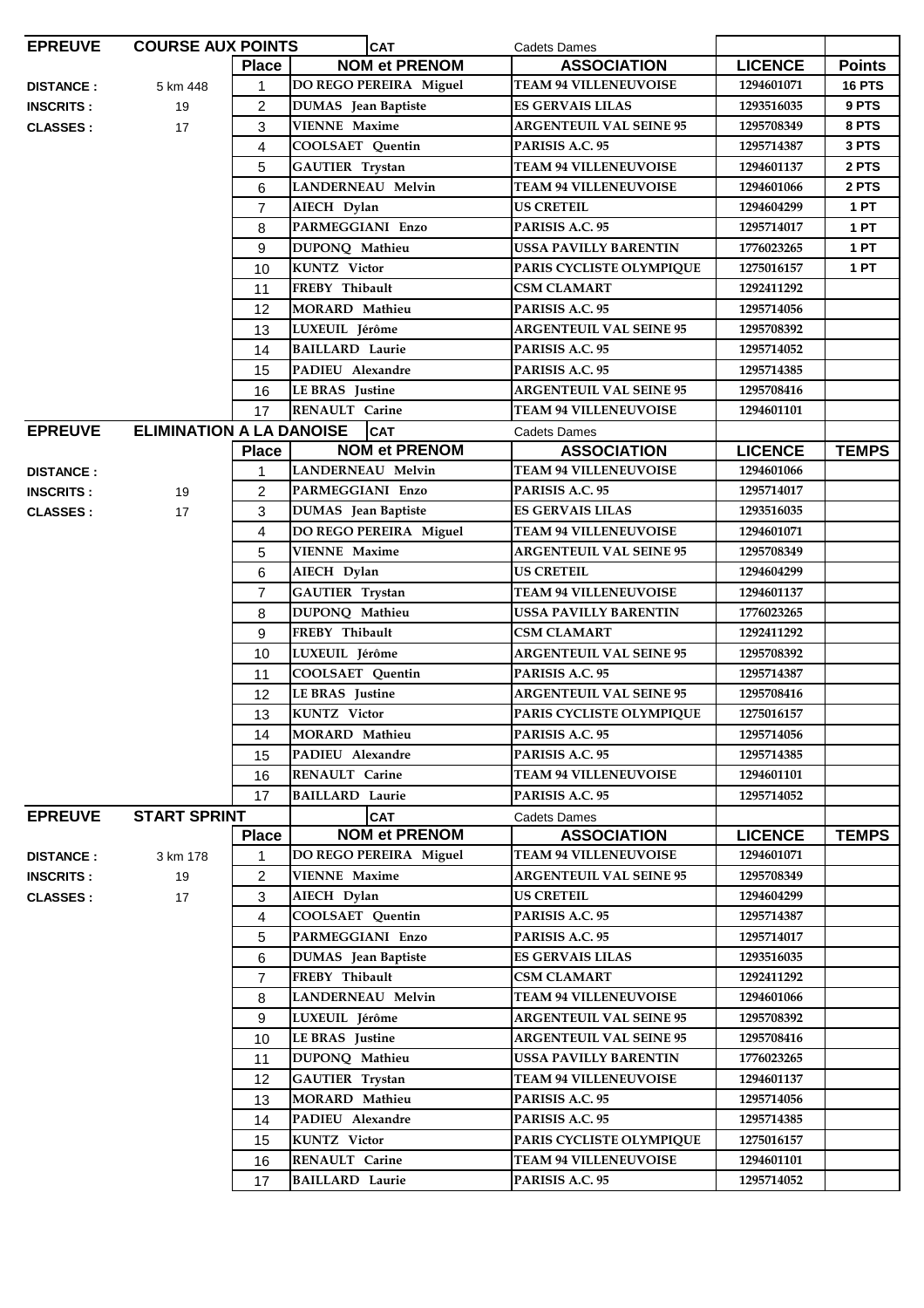| <b>EPREUVE</b>   | <b>OMNIUM</b>            |                | <b>CAT</b>                          | <b>Cadets Dames</b>                                 |                          |               |
|------------------|--------------------------|----------------|-------------------------------------|-----------------------------------------------------|--------------------------|---------------|
|                  |                          | <b>Place</b>   | <b>NOM et PRENOM</b>                | <b>ASSOCIATION</b>                                  | <b>LICENCE</b>           | <b>Points</b> |
| <b>DISTANCE:</b> |                          | $\mathbf{1}$   | DO REGO PEREIRA Miguel              | <b>TEAM 94 VILLENEUVOISE</b>                        | 1294601071               | 6 PTS         |
| <b>INSCRITS:</b> | 19                       | $\overline{2}$ | <b>VIENNE Maxime</b>                | <b>ARGENTEUIL VAL SEINE 95</b>                      | 1295708349               | <b>10 PTS</b> |
| <b>CLASSES:</b>  | 17                       | 3              | <b>DUMAS</b> Jean Baptiste          | ES GERVAIS LILAS                                    | 1293516035               | 11 PTS        |
|                  |                          | 4              | LANDERNEAU Melvin                   | <b>TEAM 94 VILLENEUVOISE</b>                        | 1294601066               | <b>15 PTS</b> |
|                  |                          | 5              | PARMEGGIANI Enzo                    | PARISIS A.C. 95                                     | 1295714017               | <b>15 PTS</b> |
|                  |                          | 6              | AIECH Dylan                         | <b>US CRETEIL</b>                                   | 1294604299               | <b>16 PTS</b> |
|                  |                          | $\overline{7}$ | <b>COOLSAET</b> Quentin             | PARISIS A.C. 95                                     | 1295714387               | <b>19 PTS</b> |
|                  |                          | 8              | <b>GAUTIER</b> Trystan              | <b>TEAM 94 VILLENEUVOISE</b>                        | 1294601137               | <b>24 PTS</b> |
|                  |                          | 9              | FREBY Thibault                      | CSM CLAMART                                         | 1292411292               | 27 PTS        |
|                  |                          | 10             | DUPONQ Mathieu                      | USSA PAVILLY BARENTIN                               | 1776023265               | <b>28 PTS</b> |
|                  |                          | 11             | LUXEUIL Jérôme                      | <b>ARGENTEUIL VAL SEINE 95</b>                      | 1295708392               | <b>32 PTS</b> |
|                  |                          | 12             | <b>LE BRAS</b> Justine              | <b>ARGENTEUIL VAL SEINE 95</b>                      | 1295708416               | <b>38 PTS</b> |
|                  |                          | 13             | <b>KUNTZ</b> Victor                 | PARIS CYCLISTE OLYMPIQUE                            | 1275016157               | <b>38 PTS</b> |
|                  |                          | 14             | <b>MORARD Mathieu</b>               | PARISIS A.C. 95                                     | 1295714056               | 39 PTS        |
|                  |                          | 15             | PADIEU Alexandre                    | PARISIS A.C. 95                                     | 1295714385               | 44 PTS        |
|                  |                          | 16             | <b>BAILLARD</b> Laurie              | PARISIS A.C. 95                                     | 1295714052               | <b>48 PTS</b> |
|                  |                          | 17             | RENAULT Carine                      | <b>TEAM 94 VILLENEUVOISE</b>                        | 1294601101               | 49 PTS        |
| <b>EPREUVE</b>   | <b>COURSE AUX POINTS</b> |                | <b>CAT</b>                          | <b>Juniors Seniors</b>                              |                          |               |
|                  |                          | <b>Place</b>   | <b>NOM et PRENOM</b>                | <b>ASSOCIATION</b>                                  | <b>LICENCE</b>           | <b>Points</b> |
| <b>DISTANCE:</b> | 18 km 160                | 1              | DO REGO PEREIRA Fabio               | <b>TEAM 94 VILLENEUVOISE</b>                        | 1294601024               | <b>23 PTS</b> |
| <b>INSCRITS:</b> | 22                       | $\overline{2}$ | <b>EVENOT Killian</b>               | VCA DU BOURGET                                      | 1293510092               | 17 PTS        |
| <b>CLASSES:</b>  | 18                       | 3              | <b>LASSAUNIERE Olivier</b>          | PARISIS A.C. 95                                     | 1295714016               | <b>16 PTS</b> |
|                  |                          | 4              | <b>DUCHESNE Mickaël</b>             | <b>AS CORBEIL ESSONNES</b>                          | 1291302339               | <b>11 PTS</b> |
|                  |                          | 5              | <b>MUSELET</b> Julien               | <b>LES BLEUS DE FRANCE</b>                          | 1292402025               | 7 PTS         |
|                  |                          | 6              | <b>NOEL Aurélien</b>                | PARISIS A.C. 95                                     | 1295714246               | 7 PTS         |
|                  |                          | 7              | <b>MARTINS</b> Vincent              | <b>VC CHATILLON</b>                                 | 0521048014               | 7 PTS         |
|                  |                          | 8              | CHALEL Yacine                       | <b>OLYMPIQUE C.V.O.</b>                             | 1295712019               | 5 PTS         |
|                  |                          | 9              | <b>RICHARD Louis</b>                | <b>CC NOGENT / OISE</b>                             | 1960037033               | 5 PTS         |
|                  |                          | 10             | PIERRU Arnaud                       | PARISIS A.C. 95                                     | 1295714108               | 5 PTS         |
|                  |                          | 11             | PLUMAIN Alexis                      | <b>ES GERVAIS LILAS</b>                             | 1293516165               | 2 PTS         |
|                  |                          | 12             | SLUSARSKI Michal                    | ES GERVAIS LILAS                                    | 1293516227               | 2 PTS         |
|                  |                          | 13             | <b>BERTOLDI Emmanuel</b>            | <b>EC AULNAY</b>                                    | 1293515078               | 2 PTS         |
|                  |                          | 14             | PREVOST Renald                      | PARIS CYCLISTE OLYMPIQUE                            | 1275016217               | <b>1 PT</b>   |
|                  |                          | 15             | ROSARIO William                     | <b>ARGENTEUIL VAL SEINE 95</b>                      | 1295708198               |               |
|                  |                          | 16             | PRUVOT Thomas                       | PARISIS A.C. 95                                     | 1295714030               |               |
|                  |                          | 17             | DERLY Alain                         | <b>ES GERVAIS LILAS</b>                             | 1293516024               |               |
|                  |                          | 18             | MUSELET Christian                   | COURBEVOIE SPORTS CYCL.                             | 1292415009               |               |
| <b>EPREUVE</b>   |                          |                | <b>ELIMINATION A LA DANOISE</b> CAT | <b>Juniors Seniors</b>                              |                          |               |
|                  |                          | <b>Place</b>   | <b>NOM et PRENOM</b>                | <b>ASSOCIATION</b>                                  | <b>LICENCE</b>           | <b>TEMPS</b>  |
| <b>DISTANCE:</b> |                          | 1              | <b>EVENOT Killian</b>               | VCA DU BOURGET                                      | 1293510092               |               |
| <b>INSCRITS:</b> | 22                       | 2              | <b>DO REGO PEREIRA Fabio</b>        | <b>TEAM 94 VILLENEUVOISE</b>                        | 1294601024               |               |
| <b>CLASSES:</b>  | 18                       | 3              | <b>DUCHESNE Mickaël</b>             | <b>AS CORBEIL ESSONNES</b>                          | 1291302339               |               |
|                  |                          | 4              | <b>MUSELET</b> Julien               | <b>LES BLEUS DE FRANCE</b>                          | 1292402025               |               |
|                  |                          | 5              | ROSARIO William                     | <b>ARGENTEUIL VAL SEINE 95</b>                      | 1295708198               |               |
|                  |                          | 6              | <b>LASSAUNIERE Olivier</b>          | PARISIS A.C. 95                                     | 1295714016               |               |
|                  |                          | 7              | <b>RICHARD Louis</b>                | <b>CC NOGENT / OISE</b>                             | 1960037033               |               |
|                  |                          | 8              | <b>MARTINS</b> Vincent              | <b>VC CHATILLON</b>                                 | 0521048014               |               |
|                  |                          | 9              | PIERRU Arnaud                       | PARISIS A.C. 95                                     | 1295714108               |               |
|                  |                          | 10             | <b>NOEL Aurélien</b>                | PARISIS A.C. 95                                     | 1295714246               |               |
|                  |                          | 11             | PRUVOT Thomas                       | PARISIS A.C. 95                                     | 1295714030               |               |
|                  |                          | 12             | <b>CHALEL Yacine</b>                | <b>OLYMPIQUE C.V.O.</b>                             | 1295712019               |               |
|                  |                          | 13             | PLUMAIN Alexis                      | <b>ES GERVAIS LILAS</b>                             | 1293516165               |               |
|                  |                          | 14             | <b>BERTOLDI Emmanuel</b>            | <b>EC AULNAY</b>                                    | 1293515078               |               |
|                  |                          | 15             | SLUSARSKI Michal<br>PREVOST Renald  | <b>ES GERVAIS LILAS</b><br>PARIS CYCLISTE OLYMPIQUE | 1293516227               |               |
|                  |                          | 16             | MUSELET Christian                   | <b>COURBEVOIE SPORTS CYCL.</b>                      | 1275016217<br>1292415009 |               |
|                  |                          | 17             | DERLY Alain                         | <b>ES GERVAIS LILAS</b>                             | 1293516024               |               |
|                  |                          | 18             |                                     |                                                     |                          |               |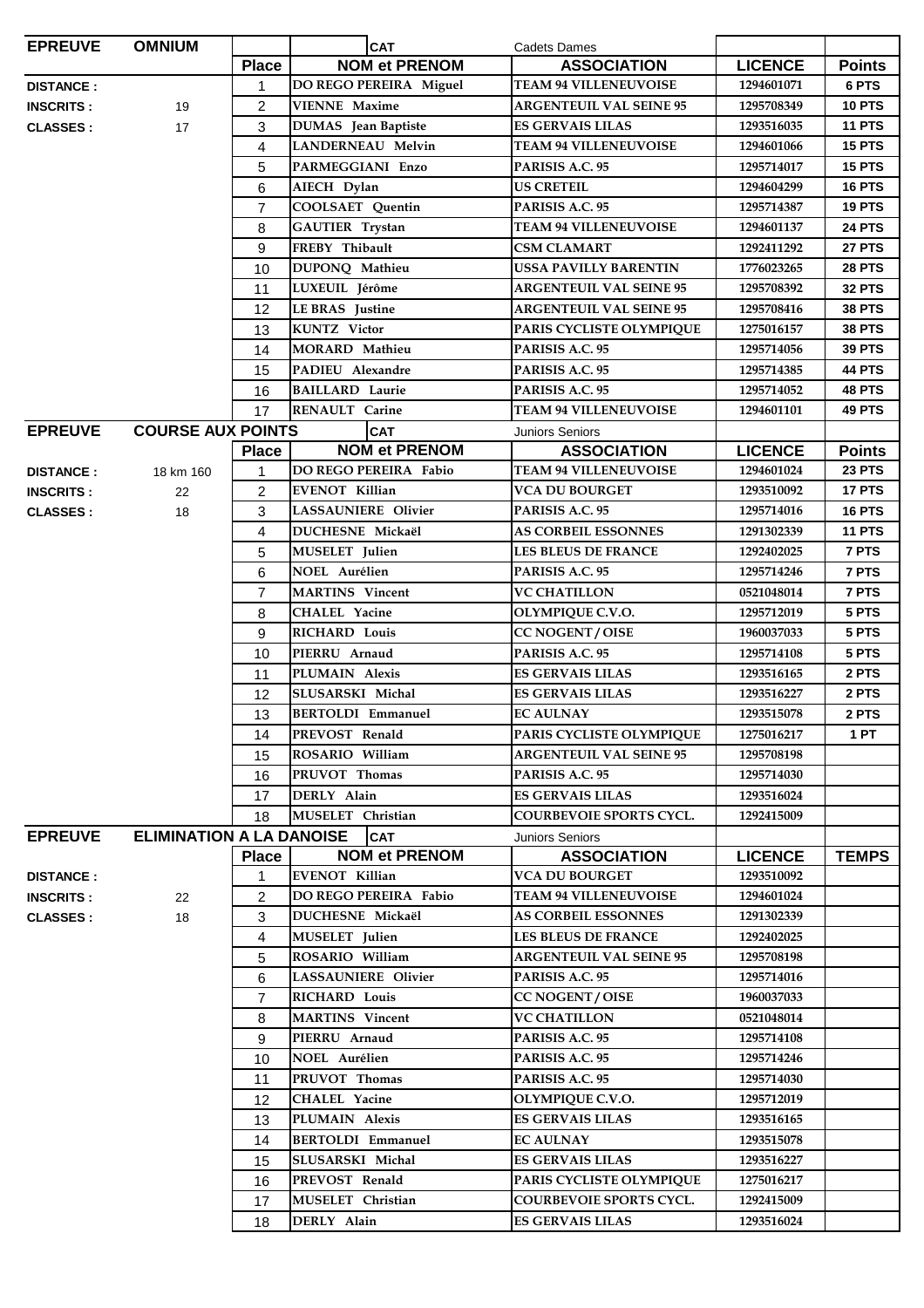| <b>EPREUVE</b>   | <b>INDIVIDUELLE</b> |                | <b>CAT</b>                   | Juniors Seniors                |                |               |
|------------------|---------------------|----------------|------------------------------|--------------------------------|----------------|---------------|
|                  |                     | <b>Place</b>   | <b>NOM et PRENOM</b>         | <b>ASSOCIATION</b>             | <b>LICENCE</b> | <b>TEMPS</b>  |
| <b>DISTANCE:</b> | 6 km 810            | $\mathbf{1}$   | <b>DUCHESNE Mickaël</b>      | <b>AS CORBEIL ESSONNES</b>     | 1291302339     |               |
| <b>INSCRITS:</b> | 22                  | 2              | <b>EVENOT Killian</b>        | <b>VCA DU BOURGET</b>          | 1293510092     |               |
| <b>CLASSES:</b>  | 17                  | 3              | DO REGO PEREIRA Fabio        | <b>TEAM 94 VILLENEUVOISE</b>   | 1294601024     |               |
|                  |                     | 4              | LASSAUNIERE Olivier          | PARISIS A.C. 95                | 1295714016     |               |
|                  |                     | 5              | <b>BERTOLDI Emmanuel</b>     | <b>EC AULNAY</b>               | 1293515078     |               |
|                  |                     | 6              | <b>CHALEL Yacine</b>         | OLYMPIQUE C.V.O.               | 1295712019     |               |
|                  |                     | $\overline{7}$ | NOEL Aurélien                | PARISIS A.C. 95                | 1295714246     |               |
|                  |                     | 8              | <b>RICHARD Louis</b>         | CC NOGENT / OISE               | 1960037033     |               |
|                  |                     | 9              | <b>MARTINS</b> Vincent       | <b>VC CHATILLON</b>            | 0521048014     |               |
|                  |                     | 10             | PIERRU Arnaud                | PARISIS A.C. 95                | 1295714108     |               |
|                  |                     | 10             | PLUMAIN Alexis               | <b>ES GERVAIS LILAS</b>        | 1293516165     |               |
|                  |                     | 10             | SLUSARSKI Michal             | <b>ES GERVAIS LILAS</b>        | 1293516227     |               |
|                  |                     | 10             | PREVOST Renald               | PARIS CYCLISTE OLYMPIQUE       | 1275016217     |               |
|                  |                     | 10             | ROSARIO William              | <b>ARGENTEUIL VAL SEINE 95</b> | 1295708198     |               |
|                  |                     | 15             | PRUVOT Thomas                | PARISIS A.C. 95                | 1295714030     |               |
|                  |                     | 16             | MUSELET Christian            | COURBEVOIE SPORTS CYCL.        | 1292415009     |               |
|                  |                     | 17             | DERLY Alain                  | <b>ES GERVAIS LILAS</b>        | 1293516024     |               |
| <b>EPREUVE</b>   | <b>OMNIUM</b>       |                | <b>CAT</b>                   | <b>Juniors Seniors</b>         |                |               |
|                  |                     | <b>Place</b>   | <b>NOM et PRENOM</b>         | <b>ASSOCIATION</b>             | <b>LICENCE</b> | <b>Points</b> |
| <b>DISTANCE:</b> |                     | $\mathbf{1}$   | <b>EVENOT Killian</b>        | <b>VCA DU BOURGET</b>          | 1293510092     | 5 PTS         |
| <b>INSCRITS:</b> | 22                  | $\overline{2}$ | <b>DO REGO PEREIRA Fabio</b> | <b>TEAM 94 VILLENEUVOISE</b>   | 1294601024     | 6 PTS         |
| <b>CLASSES:</b>  | 18                  | 3              | DUCHESNE Mickaël             | <b>AS CORBEIL ESSONNES</b>     | 1291302339     | 8 PTS         |
|                  |                     | 4              | <b>LASSAUNIERE Olivier</b>   | PARISIS A.C. 95                | 1295714016     | <b>13 PTS</b> |
|                  |                     | 5              | <b>NOEL Aurélien</b>         | PARISIS A.C. 95                | 1295714246     | <b>23 PTS</b> |
|                  |                     | 6              | <b>MARTINS</b> Vincent       | <b>VC CHATILLON</b>            | 0521048014     | <b>24 PTS</b> |
|                  |                     | $\overline{7}$ | <b>RICHARD Louis</b>         | <b>CC NOGENT / OISE</b>        | 1960037033     | <b>24 PTS</b> |
|                  |                     | 8              | <b>CHALEL Yacine</b>         | OLYMPIQUE C.V.O.               | 1295712019     | <b>26 PTS</b> |
|                  |                     | 9              | PIERRU Arnaud                | PARISIS A.C. 95                | 1295714108     | 31 PTS        |
|                  |                     | 10             | ROSARIO William              | <b>ARGENTEUIL VAL SEINE 95</b> | 1295708198     | <b>32 PTS</b> |
|                  |                     | 11             | <b>BERTOLDI Emmanuel</b>     | <b>EC AULNAY</b>               | 1293515078     | <b>32 PTS</b> |
|                  |                     | 12             | PLUMAIN Alexis               | <b>ES GERVAIS LILAS</b>        | 1293516165     | <b>36 PTS</b> |
|                  |                     | 13             | SLUSARSKI Michal             | <b>ES GERVAIS LILAS</b>        | 1293516227     | <b>39 PTS</b> |
|                  |                     | 14             | PRUVOT Thomas                | PARISIS A.C. 95                | 1295714030     | 42 PTS        |
|                  |                     | 15             | PREVOST Renald               | PARIS CYCLISTE OLYMPIQUE       | 1275016217     | <b>42 PTS</b> |
|                  |                     | 16             | MUSELET Christian            | <b>COURBEVOIE SPORTS CYCL.</b> | 1292415009     | <b>51 PTS</b> |
|                  |                     |                |                              |                                |                |               |
|                  |                     | 17             | DERLY Alain                  | <b>ES GERVAIS LILAS</b>        | 1293516024     | <b>52 PTS</b> |